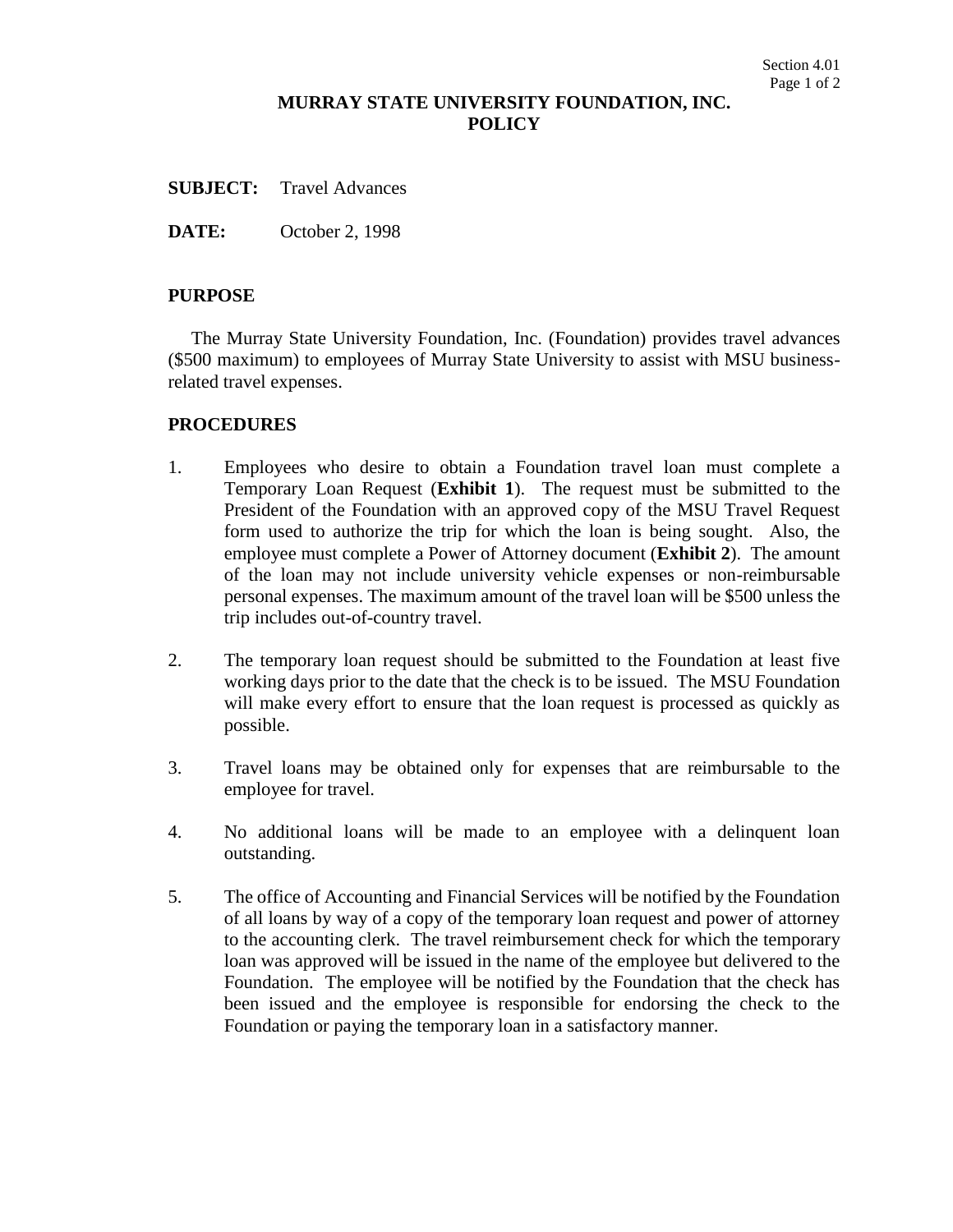In the event of the employee's travel reimbursement check being more than the employees travel loan, the Foundation will deposit entire employee travel reimbursement and issue check to employee for the difference.

- 6. Foundation temporary loans are interest free if paid by the due date which is the earlier of the date of issuance of the travel reimbursement or sixty (60) days from the date the loan check was written. Interest will be charged on loans outstanding at the rate of twelve (12) percent per annum.
- 7. Temporary loan requests must be approved by the President of the Foundation or designee. Any exceptions to the policies stated above must be approved by the President of the Foundation.

Revised April 23, 2014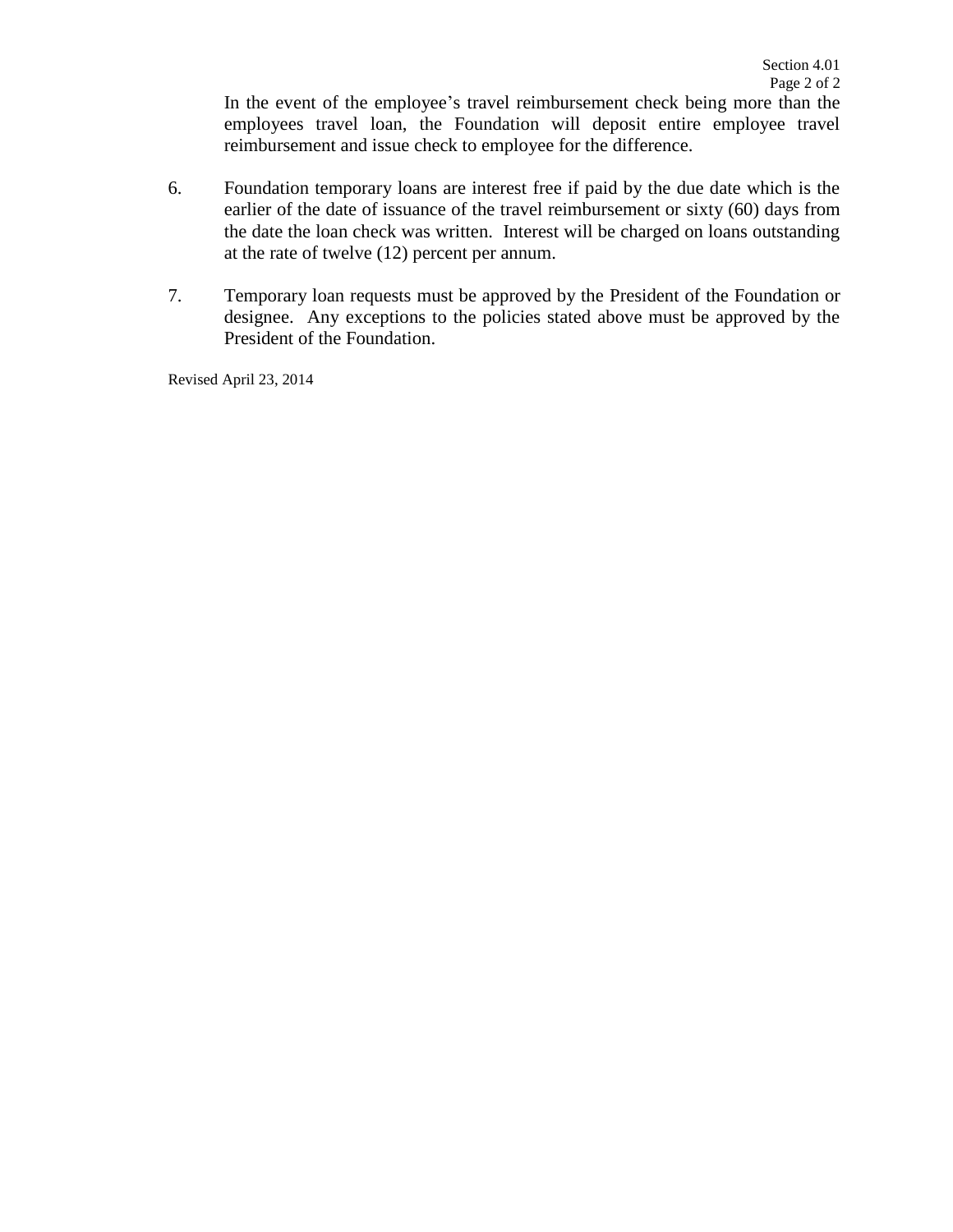#### **MURRAY STATE UNIVERSITY FOUNDATION, INC. 100 NASH HOUSE MURRAY, KY 42071-3316**

# **I. Temporary Loan Request:**

- A. Name  $(\text{print})$
- B. Amount of Loan
- C. Purpose for which loan is requested, check one: Travel Loan Other (Explain) \_\_\_\_\_\_\_\_\_\_\_\_\_\_\_\_\_\_\_\_\_\_\_\_\_\_\_\_\_\_\_\_\_\_\_\_\_\_\_\_\_\_\_\_\_\_\_\_\_\_

D. Date of event for which loan is requested \_\_\_\_\_\_\_\_\_\_\_\_\_\_\_\_\_\_\_\_\_\_\_\_\_\_\_\_\_\_\_\_\_\_\_\_\_\_\_\_\_\_\_\_\_\_\_

- E. Source of funds to be used for repayment of loan, check one: Travel Reimbursement Check Other (Explain) \_\_\_\_\_\_\_\_\_\_\_\_\_\_\_\_\_\_\_\_\_\_\_\_\_\_\_\_\_\_\_\_\_\_\_\_
- F. Name and title of University official recommending the granting of this loan

## **For Office Use Only**

G. Loan Request: \_\_\_\_\_\_\_\_ Approved

\_\_\_\_\_ Disapproved

President or Treasurer Murray State University Foundation, Inc.

#### **I. Promissory Note:**

For value received, I promise to pay to the order of Murray State University Foundation, Inc. the sum of  $\Delta$ Dollars ( $\$ ) when the check for which the loan was obtained is issued or on or before sixty (60) days from date of note, whichever is earlier, payable at the office of the Murray State University Foundation, Inc. located at 100 Nash House, Murray State University, Murray, Kentucky.

\_\_\_\_\_\_\_\_\_\_\_\_\_\_\_\_\_\_\_\_\_\_\_\_\_\_\_\_\_\_\_\_\_\_\_\_\_\_\_\_\_\_\_\_\_\_\_\_\_\_\_\_\_\_

\_\_\_\_\_\_\_\_\_\_\_\_\_\_\_\_\_\_\_\_\_\_\_\_\_\_\_\_\_\_\_\_\_\_\_\_\_\_\_\_\_\_\_\_\_\_\_\_\_\_\_\_\_\_\_\_\_\_\_\_\_\_\_\_\_\_\_\_\_\_\_\_\_\_\_\_\_\_\_\_\_

No interest shall be due and payable in the event said principal is paid on or before the due date. If said sum is not paid when due, then interest thereon shall be due and payable at the rate of twelve (12) percent per annum from the due date until paid.

| <b>For Office Use Only</b>        |       |
|-----------------------------------|-------|
| Date of Promissory Note           | Sign  |
| Date Due: Date of issuance of     | Depa  |
| reimbursement or payroll check or |       |
| 60 days from date or Promissory   | Title |
| Note whichever is earlier         |       |
|                                   |       |
| Check No.                         |       |

Signature

Department

Home Address

Home Phone/Office Phone